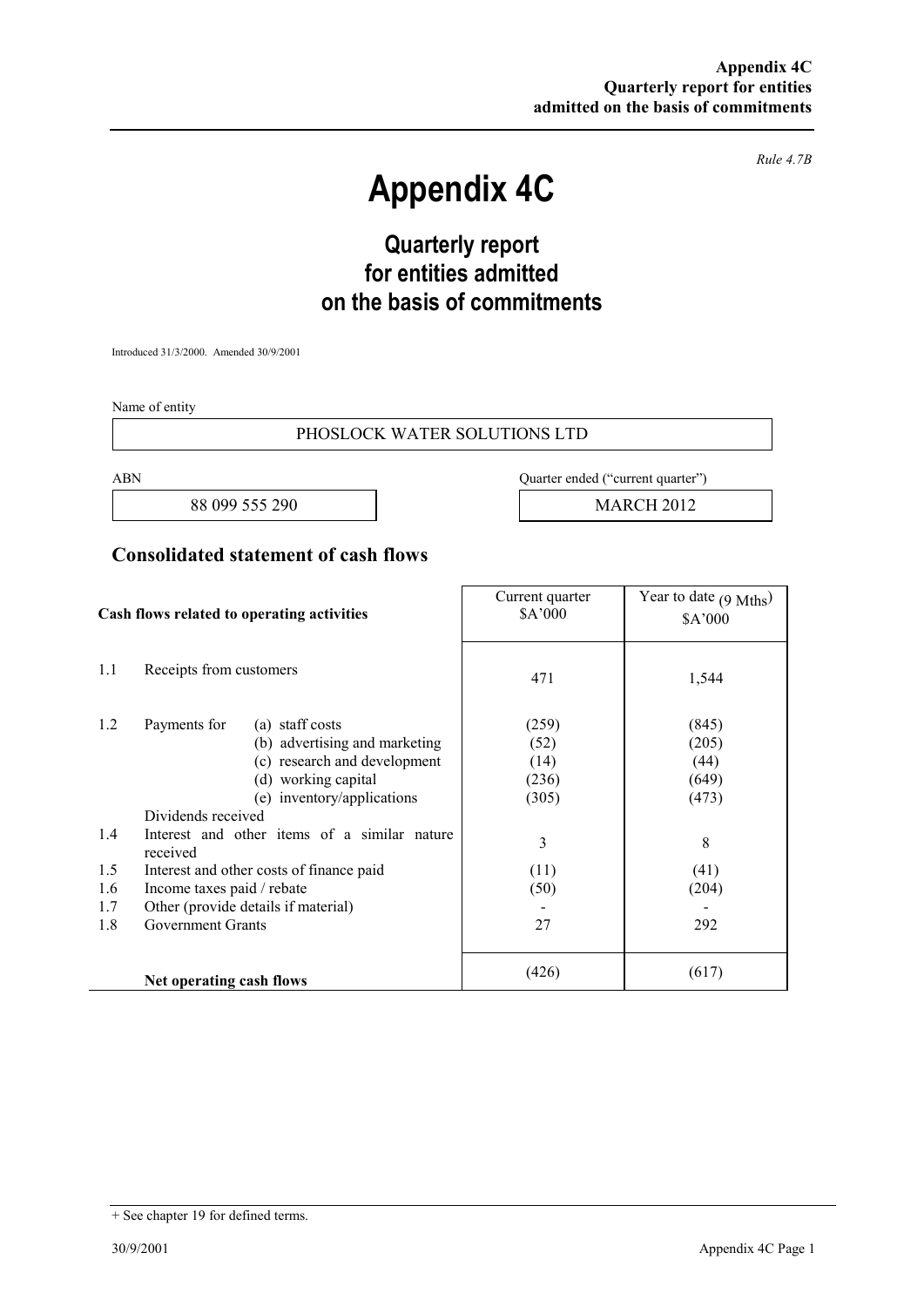|              |                                                                                                                                                                                                                                | Current quarter<br>\$A'000 | Year to date $(9 \text{ Mths})$<br>\$A'000 |
|--------------|--------------------------------------------------------------------------------------------------------------------------------------------------------------------------------------------------------------------------------|----------------------------|--------------------------------------------|
| 1.8          | Net operating cash flows (carried forward)                                                                                                                                                                                     | (426)                      | (617)                                      |
| 1.9          | Cash flows related to investing activities<br>Payment for acquisition of:<br>(a) businesses (item 5)<br>(b) equity investments<br>(c) intellectual property<br>(d) physical non-current assets<br>(e) other non-current assets | (8)<br>(5)                 | (31)<br>(12)                               |
| 1.10         | Proceeds from disposal of:<br>(a) businesses (item 5)<br>(b) equity investments<br>(c) intellectual property<br>(d) physical non-current assets<br>(e) other non-current assets                                                |                            |                                            |
| 1.11         | Loans from Minority Shareholders                                                                                                                                                                                               |                            |                                            |
| 1.12         | Loans repaid by other entities                                                                                                                                                                                                 |                            |                                            |
| 1.13         | Other (provide details if material)                                                                                                                                                                                            | (36)                       | (36)                                       |
|              | Net investing cash flows                                                                                                                                                                                                       | (49)                       | (79)                                       |
| 1.14         | Total operating and investing cash flows                                                                                                                                                                                       | (475)                      | (696)                                      |
|              | Cash flows related to financing activities                                                                                                                                                                                     |                            |                                            |
| 1.15         | Proceeds from issues of shares, options, etc.                                                                                                                                                                                  |                            | 53                                         |
| 1.16<br>1.17 | Proceeds from sale of forfeited shares<br>Proceeds from borrowings                                                                                                                                                             | 487                        | 498                                        |
| 1.18         | Repayment of borrowings                                                                                                                                                                                                        |                            |                                            |
| 1.19<br>1.20 | Dividends paid<br>Other – Capital raising costs                                                                                                                                                                                |                            |                                            |
|              | Net financing cash flows                                                                                                                                                                                                       | 487                        | 551                                        |
|              | Net increase (decrease) in cash held                                                                                                                                                                                           | 12                         | (145)                                      |
| 1.21         | Cash at beginning of quarter/year to date                                                                                                                                                                                      | 359                        | 510                                        |
| 1.22         | Exchange rate adjustments                                                                                                                                                                                                      | 10                         | 16                                         |
| 1.23         | Cash at end of quarter                                                                                                                                                                                                         | 381                        | 381                                        |
|              |                                                                                                                                                                                                                                |                            |                                            |

<sup>+</sup> See chapter 19 for defined terms.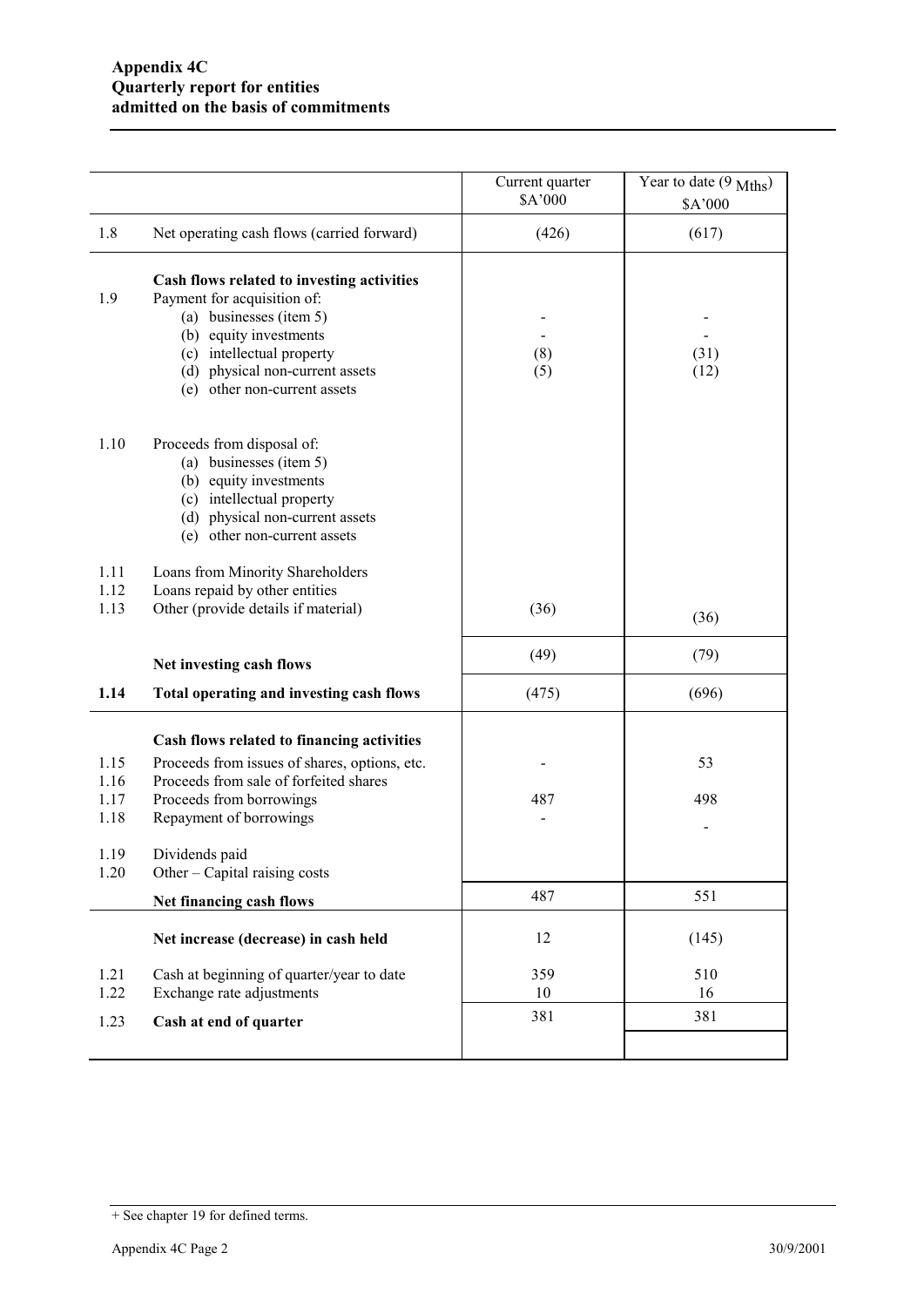## **Payments to directors of the entity and associates of the directors Payments to related entities of the entity and associates of the related entities**

|      |                                                                  | Current quarter<br>\$A'000 |
|------|------------------------------------------------------------------|----------------------------|
| 1.24 | Aggregate amount of payments to the parties included in item 1.2 | 81                         |
| 1.25 | Aggregate amount of loans to the parties included in item 1.11   | -                          |
|      |                                                                  |                            |

1.26 Explanation necessary for an understanding of the transactions During the period \$55,750 was paid as Executive Director salaries and \$25,000 paid as Non-Executive Directors fees.

### **Non-cash financing and investing activities**

- 2.1 Details of financing and investing transactions which have had a material effect on consolidated assets and liabilities but did not involve cash flows
- 2.2 Details of outlays made by other entities to establish or increase their share in businesses in which the reporting entity has an interest

#### **Financing facilities available**

*Add notes as necessary for an understanding of the position. (See AASB 1026 paragraph 12.2).* 

|    |                             | Amount available<br>\$A'000 | Amount used<br>\$A'000 |
|----|-----------------------------|-----------------------------|------------------------|
|    | Loan facilities             | 1,000                       | 700                    |
| 39 | Credit standby arrangements | $\overline{\phantom{0}}$    | ٠                      |

<sup>+</sup> See chapter 19 for defined terms.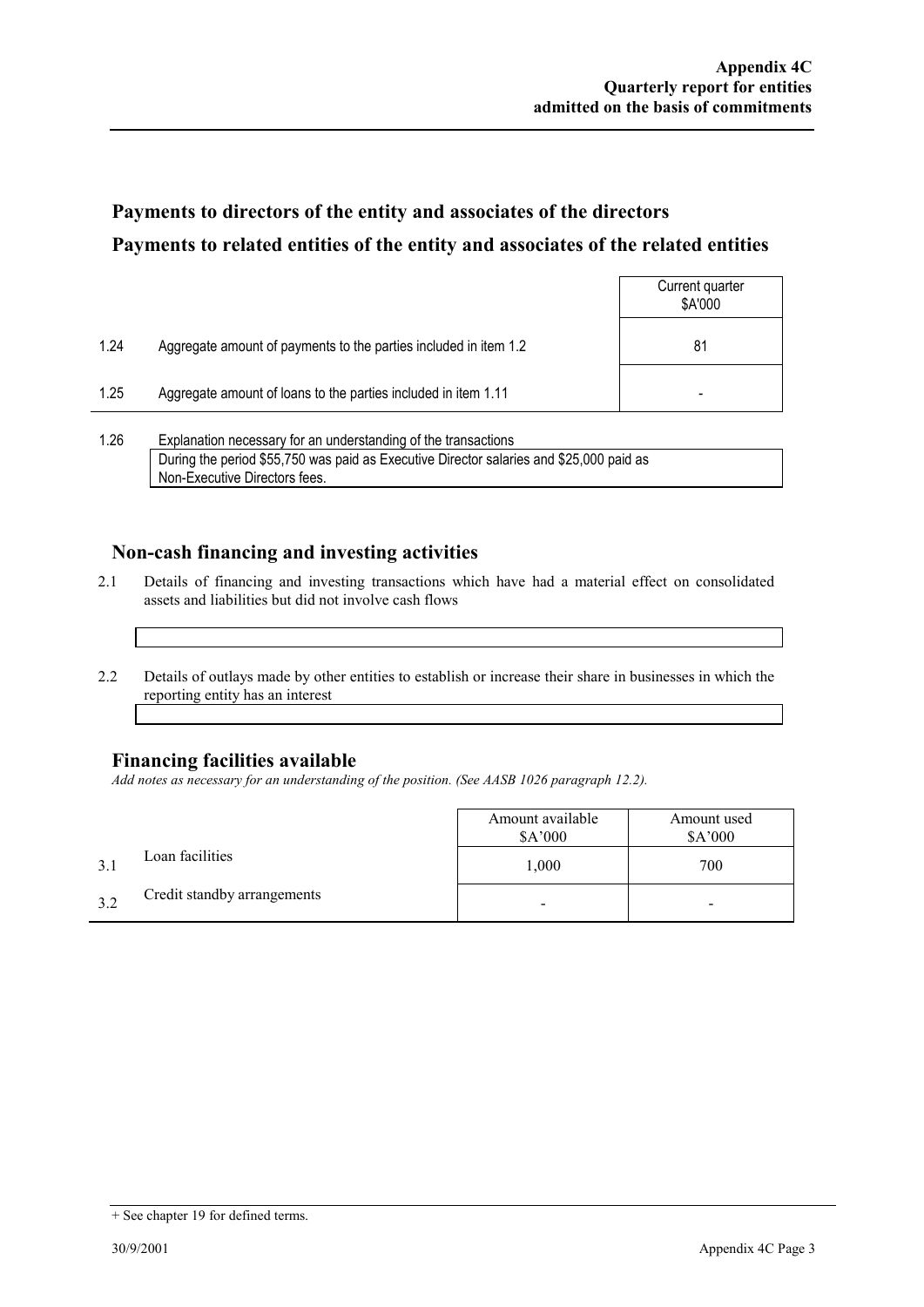### **Reconciliation of cash**

| Reconciliation of cash at the end of the quarter (as<br>shown in the consolidated statement of cash flows) to<br>the related items in the accounts is as follows. | Current quarter<br>\$A'000 | Previous quarter<br>\$A'000 |
|-------------------------------------------------------------------------------------------------------------------------------------------------------------------|----------------------------|-----------------------------|
| Cash on hand and at bank<br>4.1                                                                                                                                   | 321                        | 121                         |
| 4.2<br>Deposits at call                                                                                                                                           |                            | 179                         |
| 4.3<br>Bank overdraft                                                                                                                                             |                            |                             |
| 4.4<br>Other $-$ Term deposit                                                                                                                                     | 60                         | 59                          |
| Total: cash at end of quarter (item 1.23)                                                                                                                         | 381                        | 359                         |

Acquisitions and disposals of business entities

|     |                                              | Acquisitions<br>(Item $1.9(a)$ ) | Disposals<br>(Item $1.10(a)$ ) |
|-----|----------------------------------------------|----------------------------------|--------------------------------|
| 5.1 | Name of entity                               |                                  |                                |
| 5.2 | Place of incorporation<br>or registration    |                                  |                                |
| 5.3 | Consideration for<br>acquisition or disposal |                                  |                                |
| 5.4 | Total net assets                             |                                  |                                |
| 5.5 | Nature of business                           |                                  |                                |
|     |                                              |                                  |                                |

<sup>+</sup> See chapter 19 for defined terms.